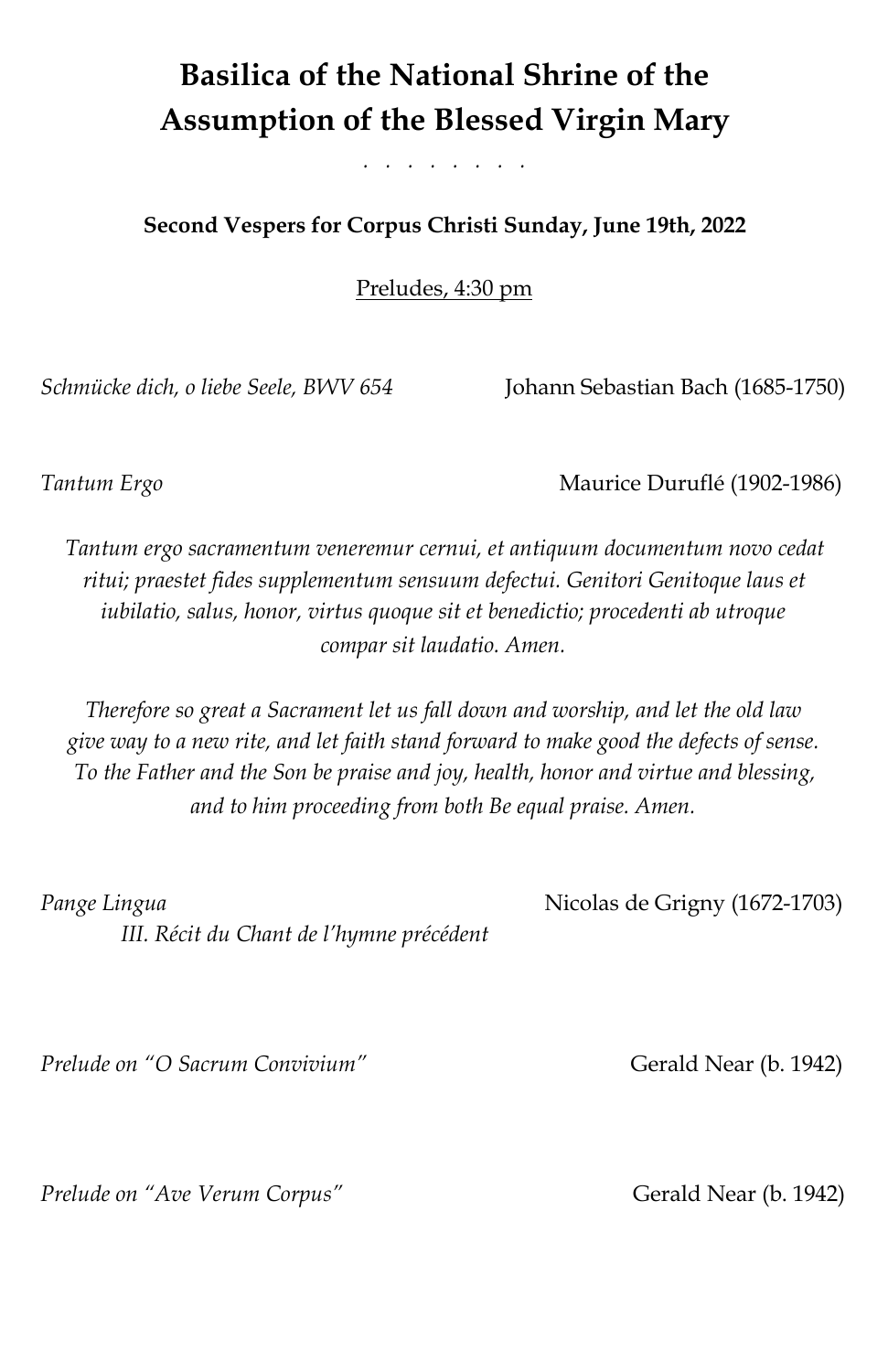*O salutaris hostia quae caeli pandis ostium, bella premunt hostilia: da robur, fer auxilium. Uni trinoque Domino sit sempiterna gloria, qui vitam sine termino nobis donet in patria.*

*O saving victim who opens the gate of heaven, hostile wars press on us: give strength, bring aid. To the Lord, three in one, be everlasting glory, for life without end he gives us in his Kingdom.*

Samuel Rowe, *conductor*  Benjamin LaPrairie, *organ*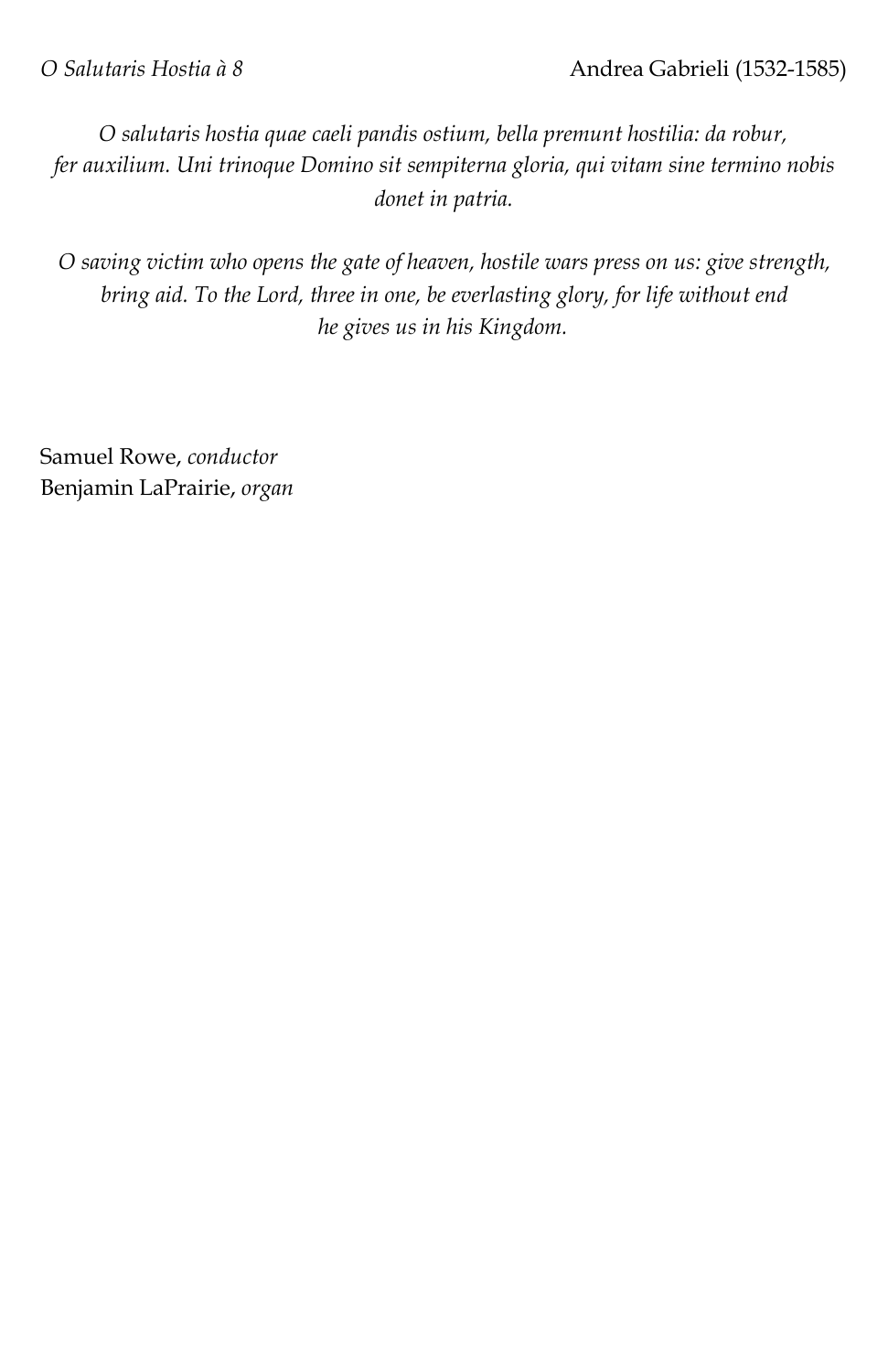### Vespers, 5:00 pm

*\*Indicates an item sung solely by the Schola Cantorum.* 

# **Procession**

*\*\*\*Make the sign of the cross.* 

Celebrant: *O God, come to my assistance.* 

Congregation:



Celebrant: *Glory to the Father, and to the Son, and to the Holy Spirit,*

Congregation:

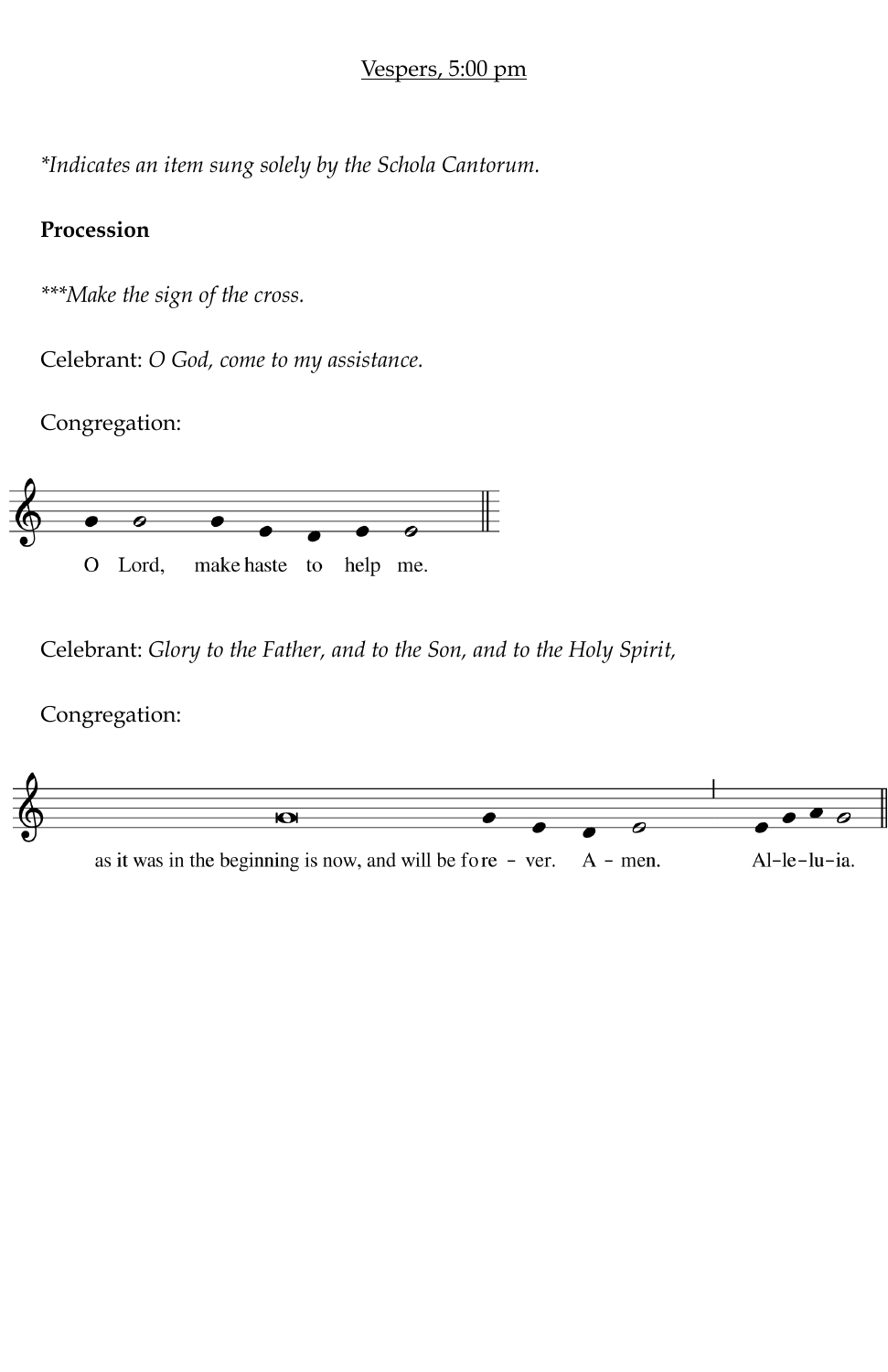**Hymn** 

*Pange língua gloriósi* 

 $Hymn.$ 3. língua glo-ri- ó-si Corpo-ris mys-té-ri-um, Ange 2. Nó- bis dá- tus nó-bis ná- tus Ex in-tác- ta Vír-gine, 3. In su- pré-mæ nóc-te coé-næ Re-cúmbens cum frá-tribus, Vér-bum cá- ro, pá-nem vér- um Vérbo cár- nem éf-fi-cit : 4.  $\overline{5.^*}$ Tán-tum er-go Sac-ram- én-tum Ve-ne- ré- mur cérnu-i: Ge- ni- tó- ri, Ge-ni- tóque Laus et ju- bi-6.  $14$ - ti- $\alpha$ . 1. Sangui- nís-que pre- ti- ó- si, Quem in mún-di pré-ti- um 2. Et in mún-do conver- sá- tus, Spár-so vér-bi sémi-ne, 3. Ob-ser-válé-ge ple-ne Cí-bis in le-gá-li-bus, ta 4. Fít-que sán-guis Chrí-sti mé- rum, Et si sén-sus dé-fi-cit, 5. Et an- tí- quum do-cu- mén-tum Nó-vo cé- dat rí-tu- i : 6. Sá- lus, hó- nor, vír-tus quoque Sit et be- ne- díc-ti- o : 1. Frúctus vén-tris ge-ne-ró-si Rex ef-fú-dit gén-ti- um. 2. Sú- i mór- as in-co-lá-tus Mí- ro cláu-sit ór- di- ne. du- o-dé-næ 3. Se- dat sú- is má- ni-bus. Cí-bum túr-bæ Ad firm- án-dum cor sincé-rum Só-la fi- des súf- fi- cit. 4. Præ-stet fi- des suppleméntum Sén-su- um de- féc- tu- i. 5. 6. Pro-ce- dén-ti ab ut-róque Cómpar sit lau-dá- ti- o. A- men.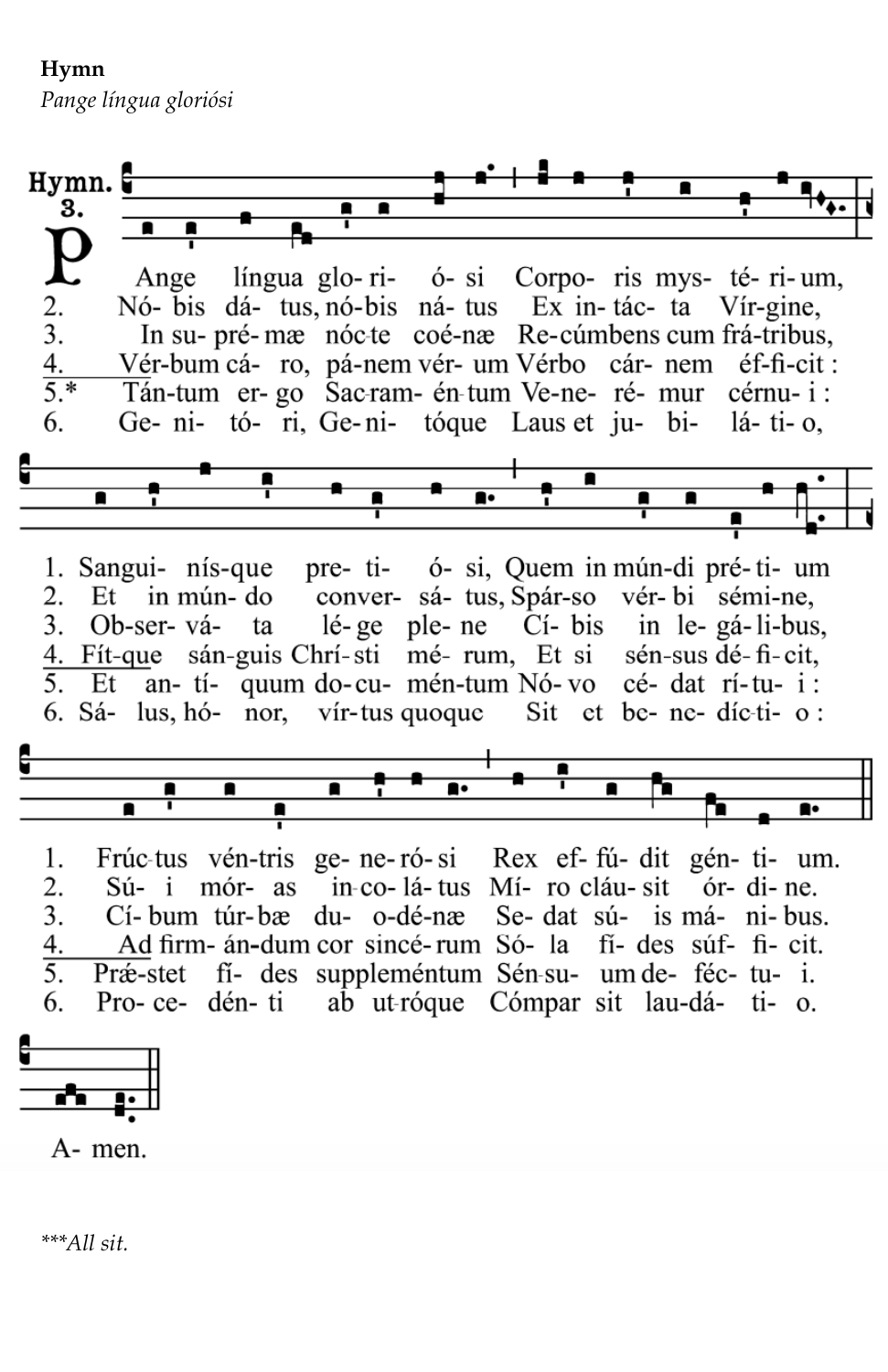# Psalmody

# **Antiphon 1\***

*Christ the Lord is a priest forever in the line of Melchizedek; he offered up bread and wine.* 

### **Psalm 110**



*(Schola) The Lord's revelation to my Master: "Sit on my right: your foes I will put beneath your feet."* 

*(All)* The Lord will wield from Zion your scepter of power: rule in the midst of all your foes.

*(Schola) A prince from the day of your birth on the holy mountains; from the womb before the dawn I begot you.* 

*(All)* The Lord has sworn an oath he will not change. "You are a priest forever, a priest like Melchizedek of old."

*(Schola) The Master standing at your right hand will shatter kings in the day of his wrath.* 

*(All)* He shall drink from the stream by the wayside and therefore he shall lift up his head.

*(Schola) Glory to the Father, and to the Son, And to the Holy Spirit:* 

*(All)* As it was in the beginning, is now, And will be forever. Amen.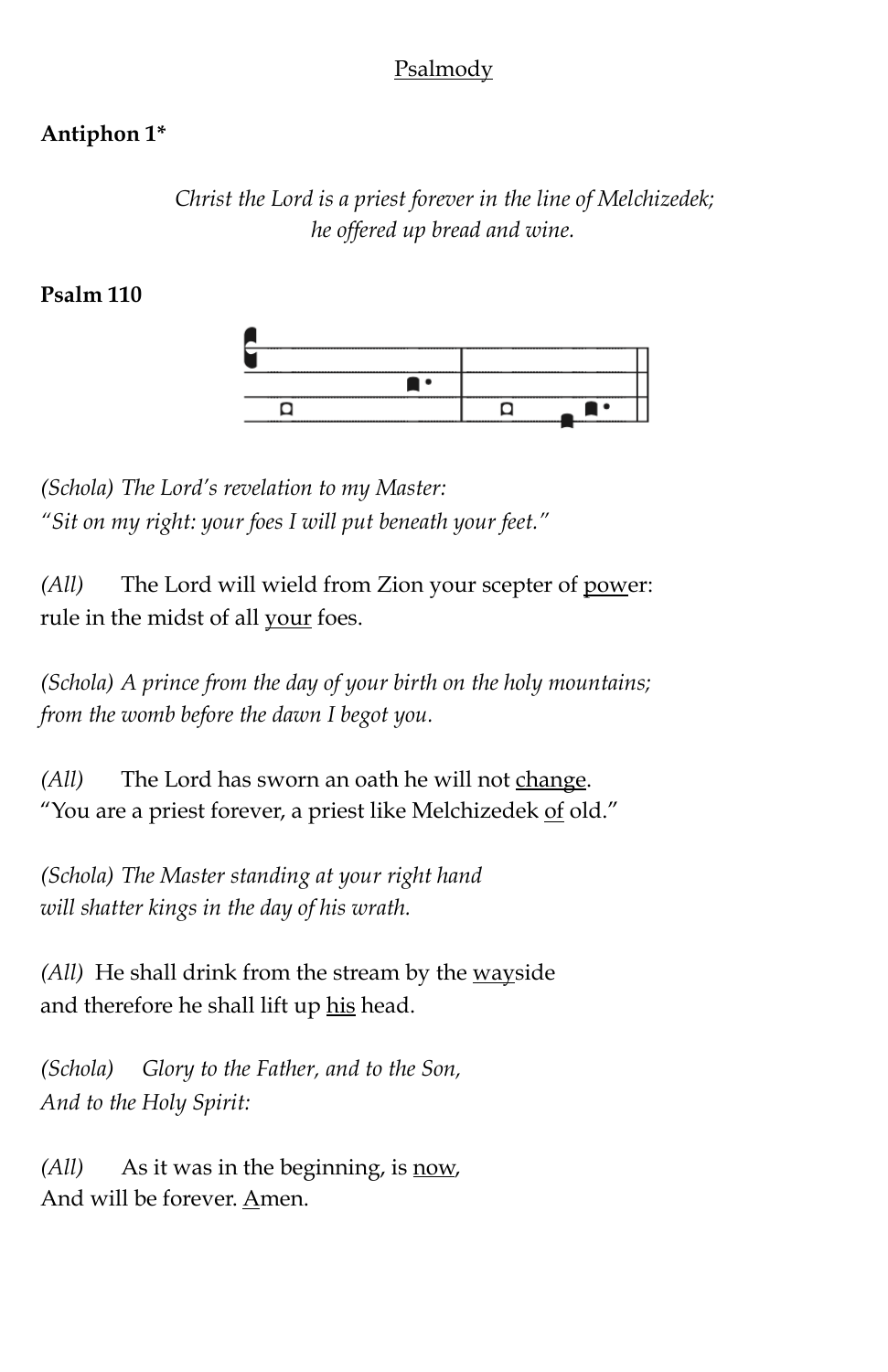### **Antiphon 1\***

*Christ the Lord is a priest forever in the line of Melchizedek; he offered up bread and wine.* 

### **Antiphon 2\***

*I will take up the cup of salvation, and I will offer a sacrifice of praise.* 

### **Psalm 116: 10-19**



*(Schola) I trusted, even when I said: "I am sorely afflicted,"* 

*(All)* and when I said in my alarm: "No man can be trusted."

*(Schola) How can I repay the Lord for his goodness to me?* 

*(All)* The cup of salvation I will raise; I will call on the Lord's name.

*(Schola) My vows to the Lord I will fulfill before all his people.* 

*(All)* O precious in the eyes of the Lord is the death of his faithful.

*(Schola) Your servant, Lord, your servant am I; you have loosen'd my bonds.*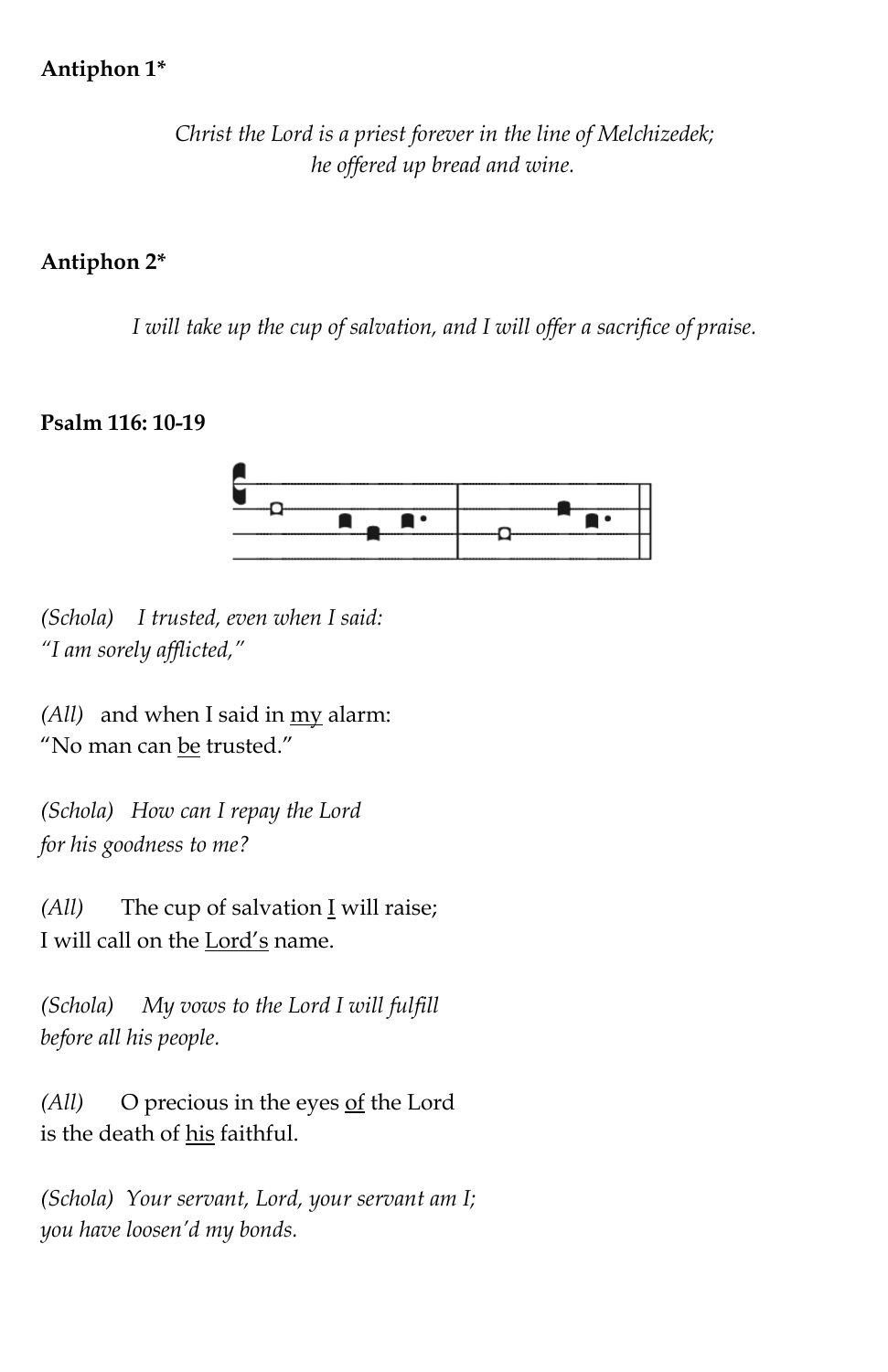

*(All)* A thanksgiving sacrifice I make: I will call on the Lord's name.

*(Schola) My vows to the Lord I will fulfill before all his people,* 

*(All)* in the courts of the house <u>of</u> the Lord, in your midst, O Jerusalem.

*(Schola) Glory to the Father, and to the Son, And to the Holy Spirit:* 

*(All)* As it was in the beginning, is now, And will be forever. Amen.

# **Antiphon 2\***

*I will take up the cup of salvation, and I will offer a sacrifice of praise.*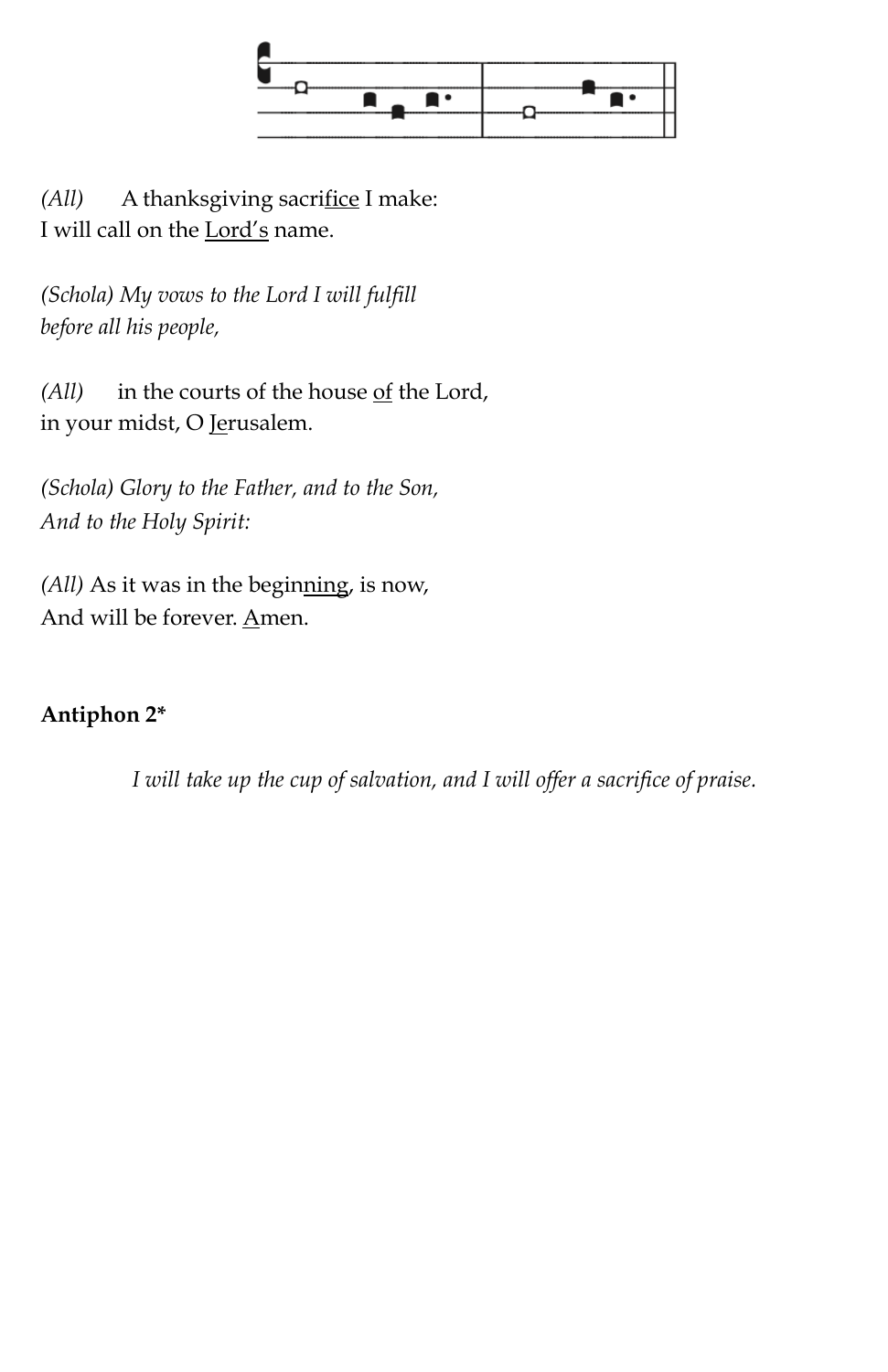### **Antiphon 3\***

*You are the way, the truth and the life of the world, O Lord.*



*(Schola) Alleluia. Salvation, glory, and power to our God: Alleluia. His judgements are honest and true. Alleluia. Alleluia.* 

*(All)* Alleluia.

Sing praise to our God, all you his servants,

Alleluia.

all who worship him reverently, great and small.

Alleluia.

Alleluia.

*(Schola) Alleluia. The Lord our all-powerful God is King, Alleluia. Let us rejoice, sing praise, and give him glory. Alleluia. Alleluia.* 

*(All)* Alleluia. The wedding feast of the Lamb has begun, Alleluia. And his bride is prepared to welcome him. Alleluia. Alleluia.

(Schola) *Glory to the Father, and to the Son, and to the Holy Spirit:* 

*(All)* as it was in the beginning, is now, and will be forever. Amen.

# **Antiphon 3\***

*You are the way, the truth and the life of the world, O Lord.*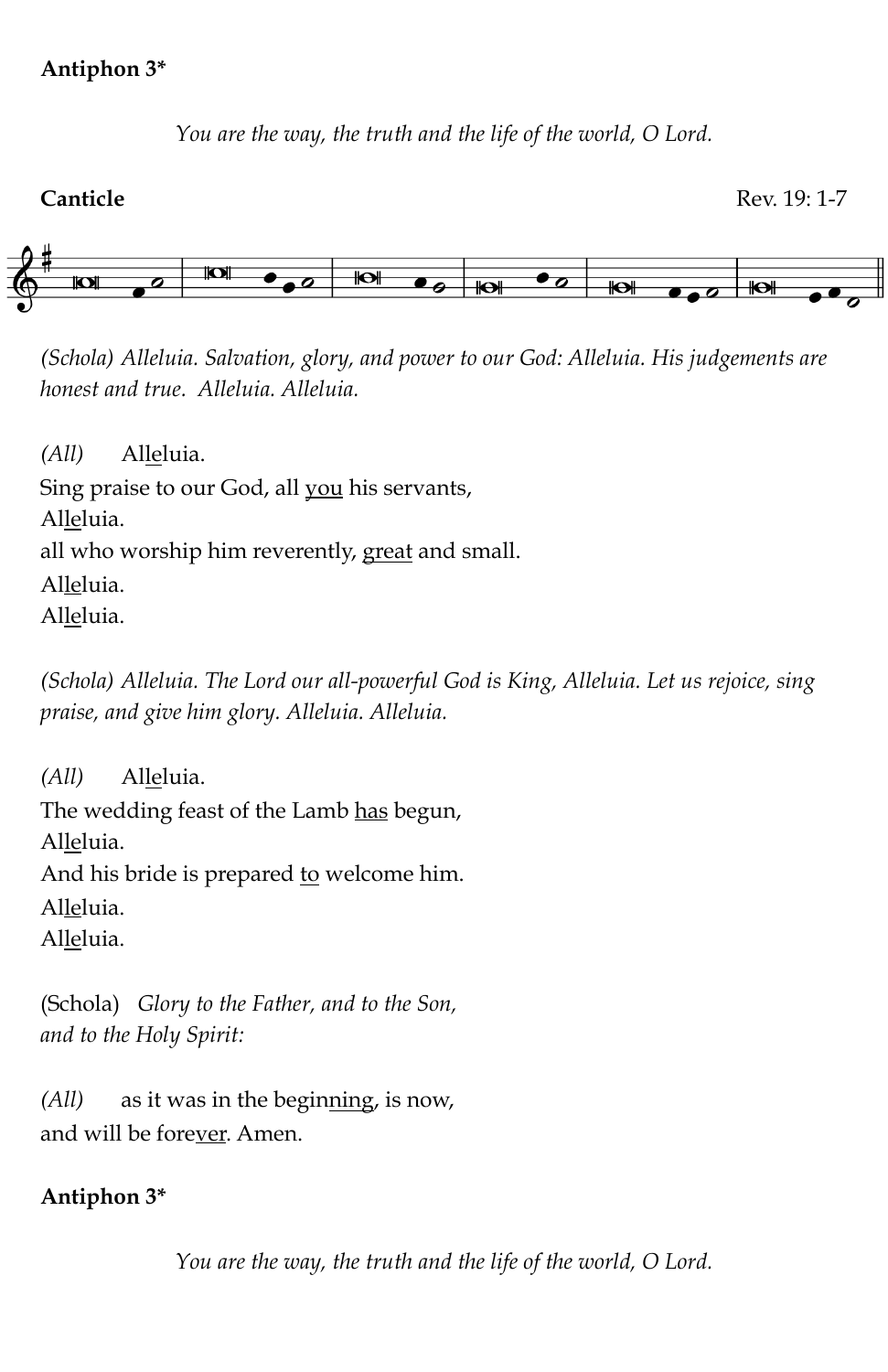I received from the Lord what I handed on to you, namely, that the Lord Jesus on the night in which he was betrayed took bread, and after he had given thanks, broke it and said, "This is my body, which is for you. Do this in remembrance of me." In the same way, after the supper, he took the cup, saying, "This cup is the new covenant in my blood. Do this, whenever you drink it, in remembrance of me."

# **Responsory**

Schola: *He gave them bread from heaven, alleluia, alleluia.*



Schola: *Man has eaten the bread of angels,* 

All:



Schola: *Glory to the Father, and to the Son, and to the Holy Spirit,* 

All:



*\*\*\*All stand for Magnificat.*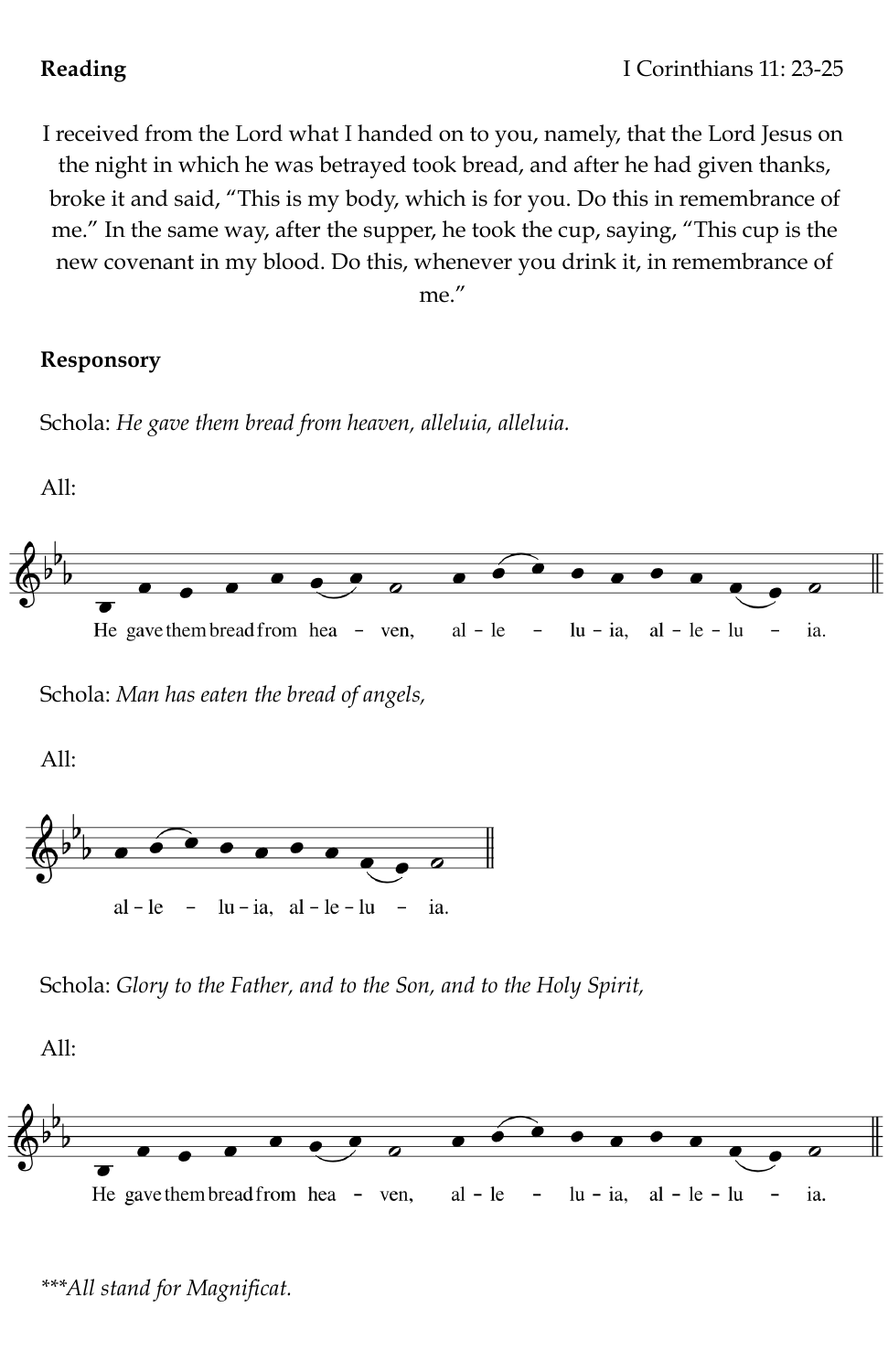### Gospel Canticle

### **Magnificat Antiphon\***

*How holy this feast in which Christ is our food; his passion is recalled; grace fills our hearts; and we receive a pledge of the glory to come, alleluia.* 

*\*\*\*Make the sign of the cross.* 

### **Magnificat\***

*Magnificat No. 1* Samuel F. Rowe (b. 1994)

*Magnificat, anima mea, Dominum et exultavit spiritus meus in Deo, salutari meo. Quia respexit humilitatem ancillæ suæ: ecce enim ex hoc beatam me dicent omnes generationes. Quia fecit mihi magna, qui potens est, et sanctum nomen eius, et misericordia eius a progenie in progenies timentibus eum. Fecit potentiam in brachio suo, dispersit superbos mente cordis sui. Deposuit potentes de sede et exaltavit humiles; esurientes implevit bonis et divites dimisit inanes. Suscepit Israel puerum suum recordatus misericordiæ suæ, sicut locutus est ad patres nostros, Abraham et semini eius in sæcula. Gloria Patri, et Filio, et Spiritui Sancto: Sicut erat in principio, et nunc, et semper, et in sæcula sæculorum. Amen.* 

*My soul proclaims the greatness of the Lord, my spirit rejoices in God my Savior for he has looked with favor on his lowly servant. From this day all generations will call me blessed: the Almighty has done great things for me, and holy is his Name. He has mercy on those who fear him in every generation. He has shown the strength of his arm, he has scattered the proud in their conceit. He has cast down the mighty from their thrones, and has lifted up the lowly. He has filled the hungry with good things, and the rich he has sent away empty. He has come to the help of his servant Israel for he has remembered his promise of mercy, the promise he made to our fathers, to Abraham and his children forever. Glory to the Father, and to the Son, and to the Holy Spirit: as it was in the beginning, is now, and will be forever. Amen.* 

### **Magnificat Antiphon\***

*How holy this feast in which Christ is our food; his passion is recalled; grace fills our hearts; and we receive a pledge of the glory to come, alleluia.*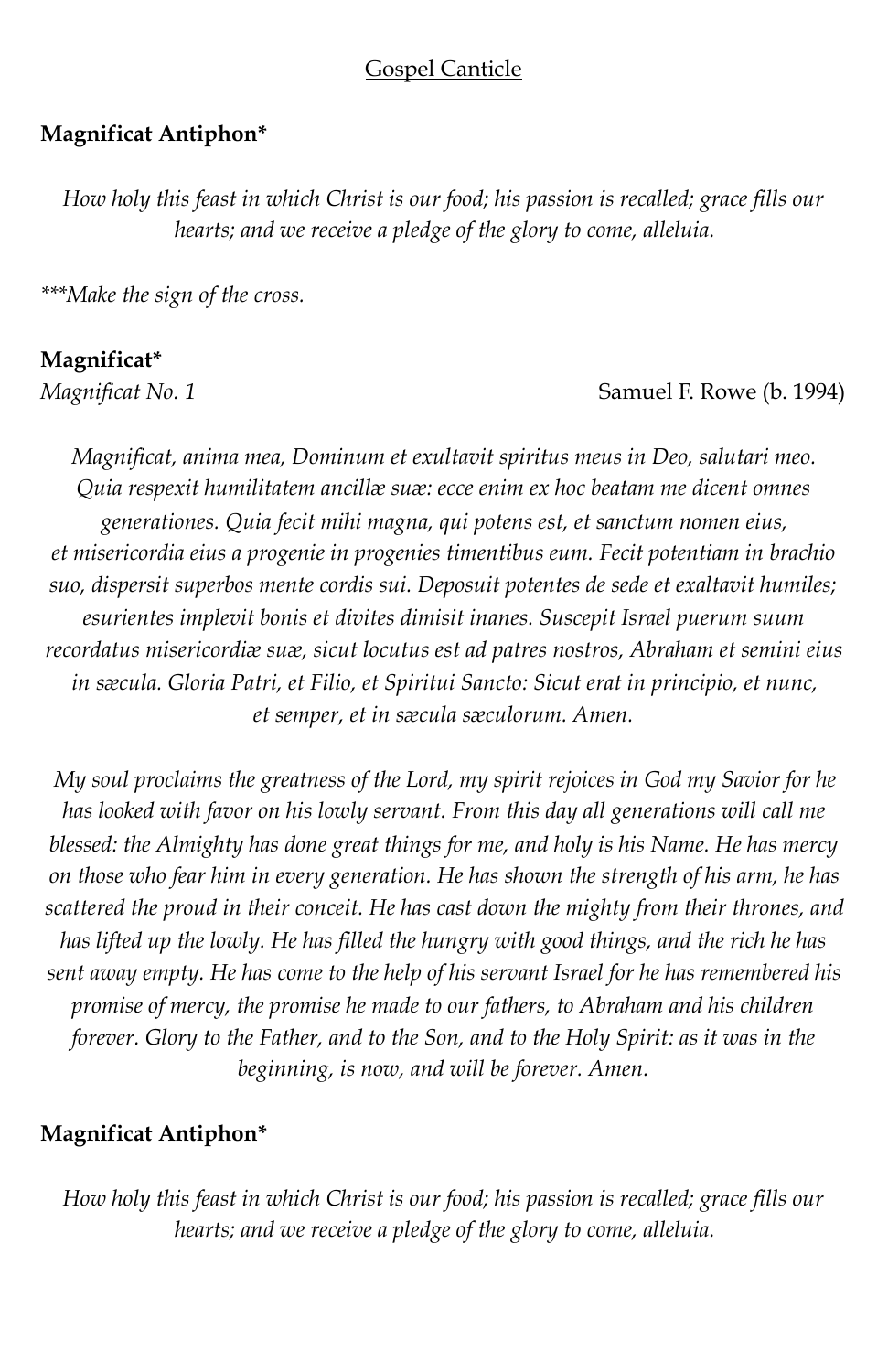*\*\*\*Remain standing.* 

# **Intercessions**

Celebrant: *Christ invites all to the supper in which he gives his body and blood for the life of the world. Let us ask him:* 

R. Christ, the bread of heaven, grant us everlasting life.

Deacon: *Christ, Son of the living God, you commanded that this thanksgiving meal be done in memory of you, enrich your Church through the faithful celebration of these mysteries.* 

R. Christ, the bread of heaven, grant us everlasting life.

V. *Christ, eternal priest of the Most High, you have commanded your priests to offer your sacraments, may they help them to exemplify in their lives the meaning of the sacred mysteries which they celebrate.*

R. Christ, the bread of heaven, grant us everlasting life.

V. *Christ, bread from heaven, you form one body out of all who partake of the one bread, refresh all who believe in you with harmony and peace.*

R. Christ, the bread of heaven, grant us everlasting life.

V. *Christ, through your bread you offer the remedy for immortality the pledge of future resurrection, restore health to the sick and living hope to sinners.* 

R. Christ, the bread of heaven, grant us everlasting life.

V. *Christ, our king who is to come, you commanded that the mysteries which proclaim your death be celebrated until you return, grant that all who die in you may share in your resurrection.*

R. Christ, the bread of heaven, grant us everlasting life.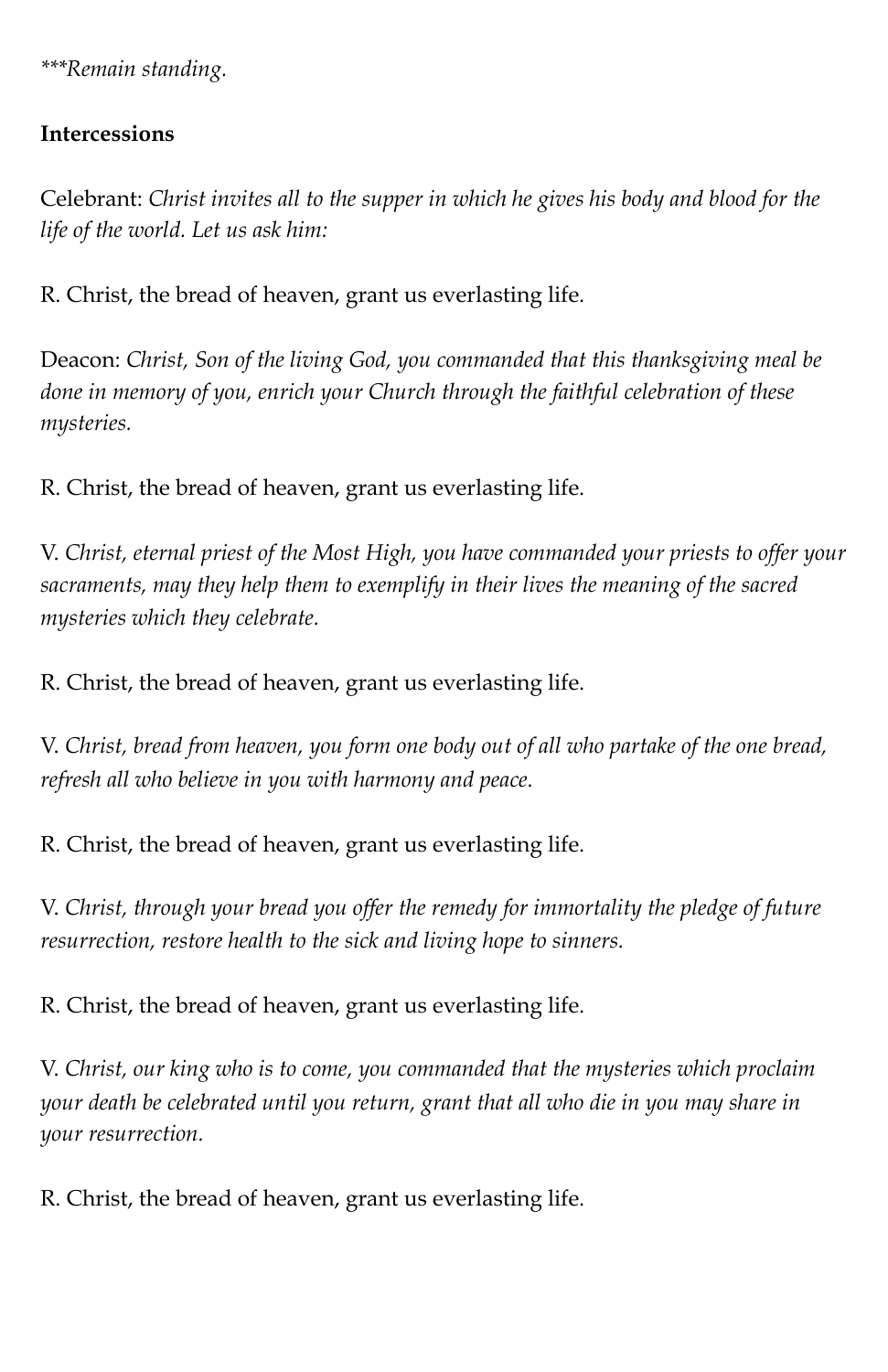# **Concluding Prayer**

V. *Lord Jesus Christ, you gave us the eucharist as the memorial of your suffering and death. May our worship of this sacrament of your body and blood help us to experience the salvation you won for us and the peace of the kingdom where you live with the Father and the Holy Spirit, God, forever and ever.* 

R. Amen.

# **Dismissal**

# **Postlude**

Pange Lingua *Pange Lingua* **Pange 2 Nicolas de Grigny (1672-1703)**  *I. en taille à 4 (Plein Jeu)* 

*. . . . . . . .* 

*\*The psalm antiphons, Responsory, Magnificat antiphon, and Magnificat were composed by Basilica music director, Samuel F. Rowe (b. 1994).*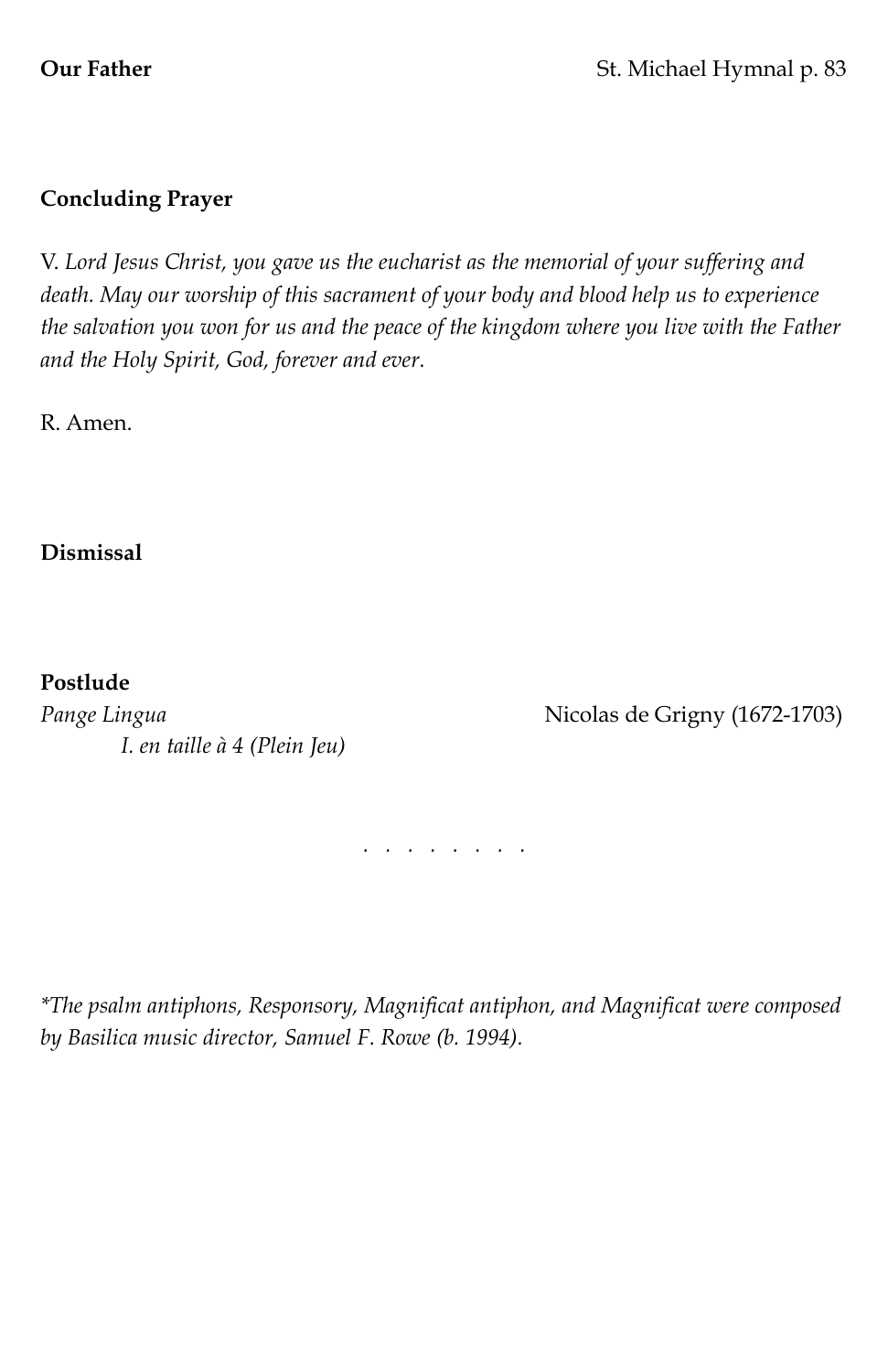Father James Boric, *Rector of the Basilica*

# Musicians of the Basilica

Basilica Schola Cantorum Samuel F. Rowe, *Director of Music and Organist*  Benjamin LaPrairie, *guest organist*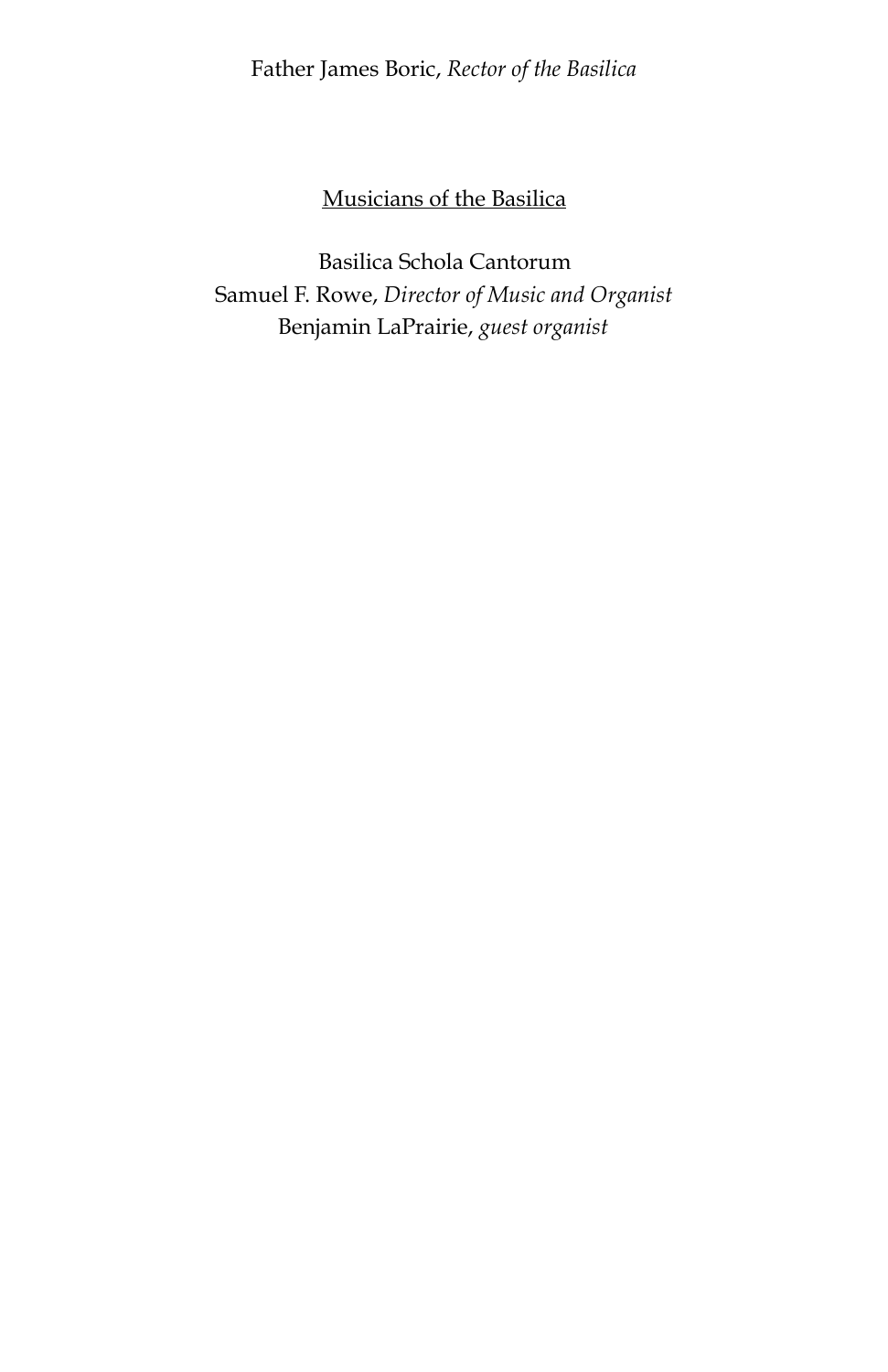BENJAMIN LAPRAIRIE serves as Associate Director of Music at the Basilica of the National Shrine of the Immaculate Conception in Washington, D.C. Since 2011, he has assisted in the leadership of the music department and has regularly accompanied daily, Sunday, and other special Masses throughout the year. Notable liturgies include the Canonization Mass of Saint Junípero Serra, celebrated by Pope Francis, and the Funeral Mass of Supreme Court Justice Antonin Scalia. In May of 2019, Benjamin performed with the Choir of the Basilica in concerts and liturgies in Rome for the commemoration of 35 years of diplomatic relations between the United States and the Holy See. Previous posts include Principal Organist at St. Dominic Catholic Church in Washington, D.C., and Director of Music at St. Patrick Catholic Church in St. Charles, Illinois. As a composer, Benjamin's works have been performed by the Choir, Brass, and Orchestra of the Basilica, and have been recorded and broadcast worldwide on EWTN, Salt & Light Media, and CatholicTV. His setting of Christus Vincit was premiered upon the entrance of Pope Francis into the Great Upper Church of the National Shrine in September of 2015. Recent works include a new setting of Ye Sons and Daughters for the Choir and Orchestra of the Basilica, and a setting of Joy to the World for the choirs and orchestra of The Catholic University of America. As an organist, Benjamin has performed throughout the United States and abroad, and has been featured as a soloist with the Pine Mountain Music Festival, at Boardwalk Hall in Atlantic City, NJ, at the Kennedy Center in Washington, DC, and the Eccles Organ Festival at the Cathedral of the Madeleine in Salt Lake City, UT. Upcoming performances include the Sacra Liturgia Conference at St. Patrick Seminary in San Francisco, CA, and the Cathedral Concert Series at St. Augustine Cathedral in Kalamazoo, MI. A native of Michigan, Benjamin is a graduate of the University of Michigan School of Music, Theater, and Dance, where he studied organ with Robert Glasgow. He received a Master of Music degree from the Peabody Conservatory of Music, where he studied organ with John Walker, and was the recipient of the Bruce R. Eicher Prize in Organ. In the fall of 2019, Benjamin was appointed Lecturer in Organ at The Catholic University of America Rome School of Music, Drama, and Art.